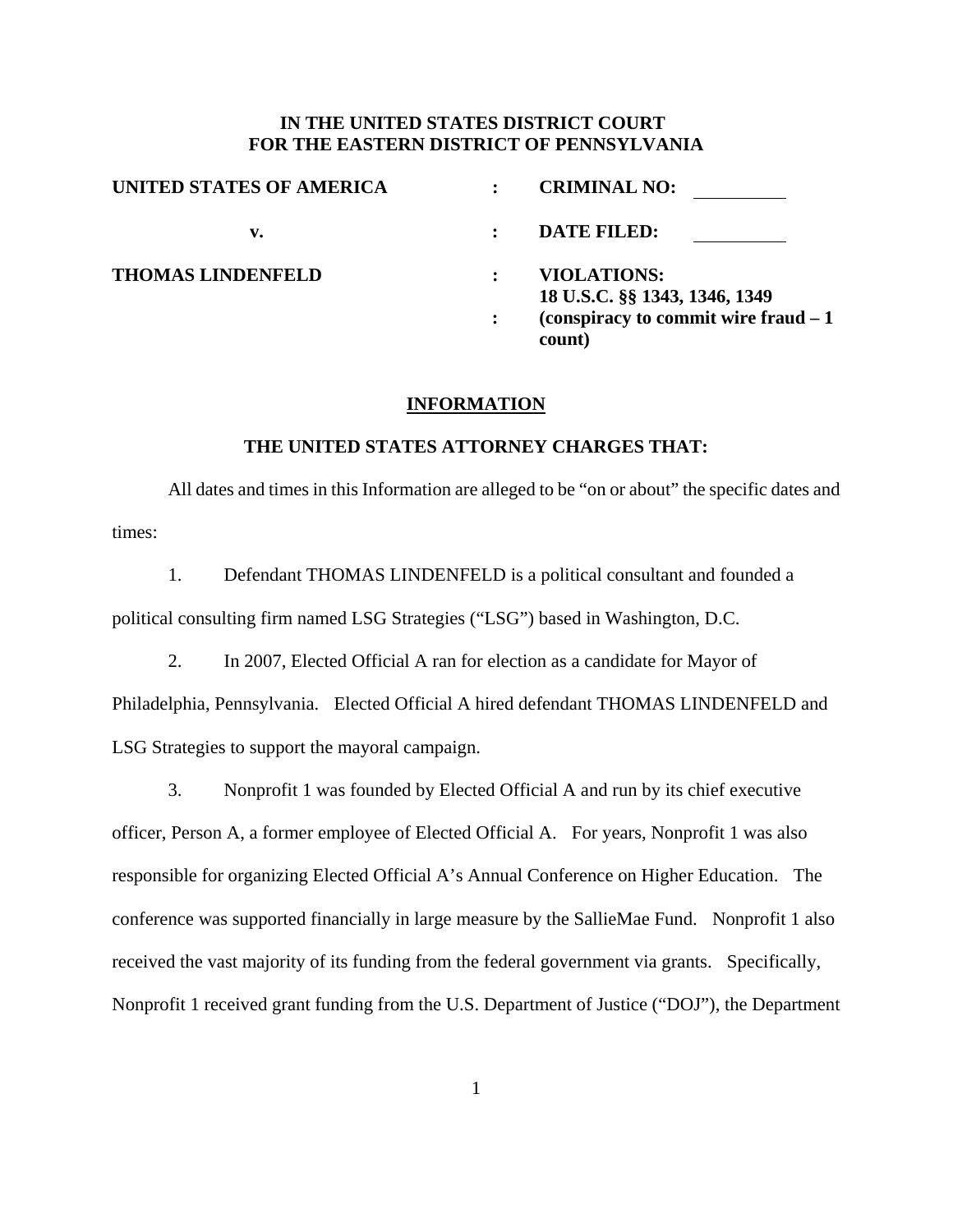of Commerce, the National Aeronautic and Space Administration ("NASA"), and the National Oceanic and Atmospheric Administration ("NOAA"), among other federal agencies.

 4. In 2007, as Elected Official A's candidacy faltered and suffered in the polling, his campaign's finances began to suffer significantly. The growing weakness in the campaign's finances was a well-known and obvious fact to Elected Official A's inner circle which included, among others, defendant THOMAS LINDENFELD.

 5. In April 2007, as his mayoral campaign funds were diminishing, Elected Official A lost a challenge to Philadelphia's campaign finance contribution limits in the Pennsylvania Superior Court. After losing in court, defendant THOMAS LINDENFELD, Elected Official A, and their co-conspirators engaged in a scheme to violate the applicable campaign finance laws and contribution limits by secretly arranging for and receiving an illegal \$1 million campaign contribution in the form of a loan from long-time friend and political supporter, Person D.

 6. Defendant THOMAS LINDENFELD, Elected Official A, and their co-conspirators routed the \$1 million contribution from Person D through defendant LINDENFELD's LSG. LINDENFELD and LSG executed a promissory note with Person D, and used Person D's money received via wire transfer - to pay various expenses of Elected Official A's mayoral campaign directly in advance of the mayoral primary. Portions of the \$1 million were directed to Gregory Naylor, charged elsewhere, and Naylor's firm, Sydney Lei & Associates, Inc. ("SLA"), and Naylor spent that money on behalf of Elected Official A's mayoral campaign.

 7. Between April 30, 2007 and primary election day, defendant THOMAS LINDENFELD and Naylor spent in total approximately \$600,000 from the loan proceeds in support of Elected Official A's mayoral campaign. On election day itself, approximately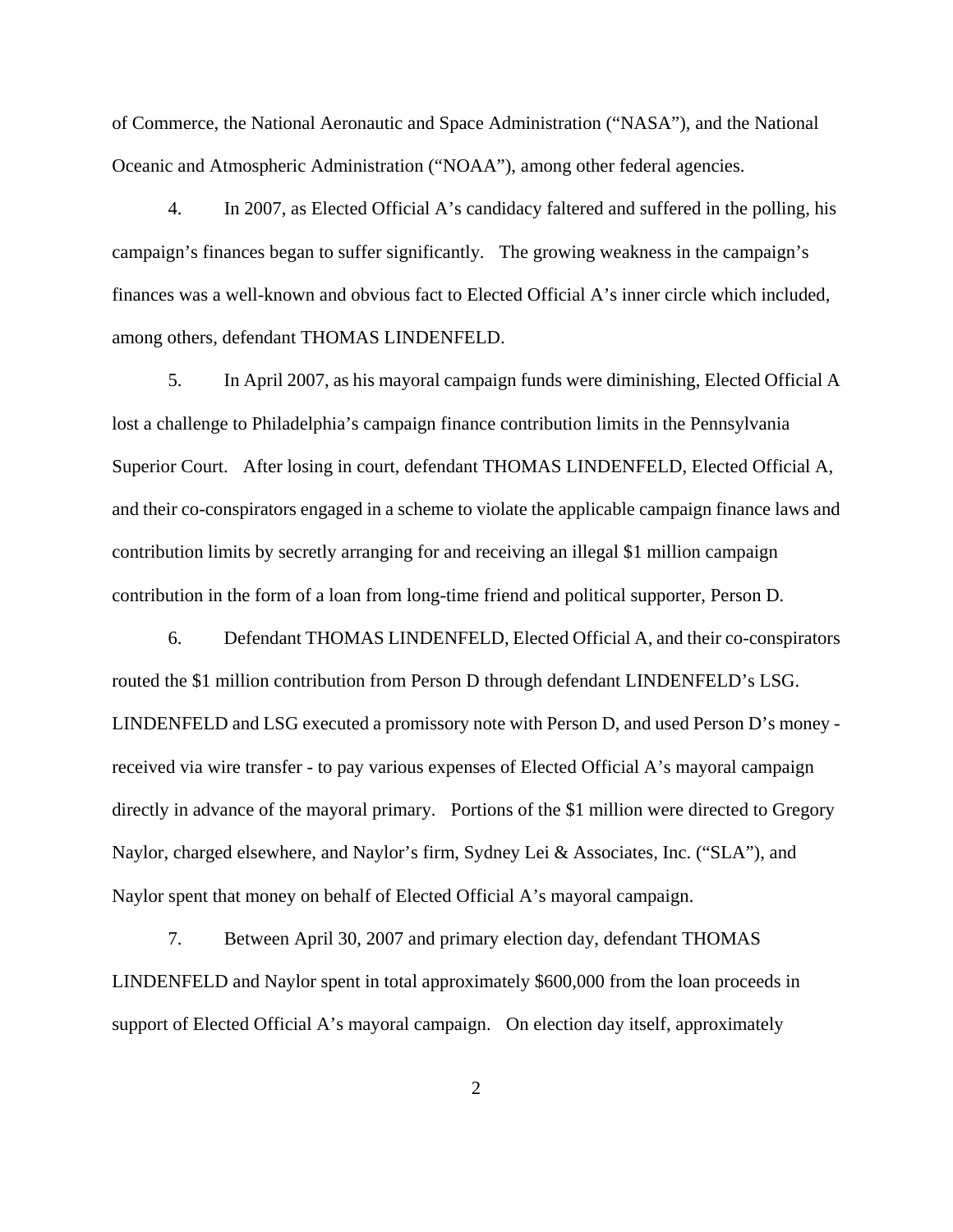\$200,000 in cash was spent as "walking around money" in support of Elected Official A's mayoral campaign.

 8. To document the \$200,000 in "walking around money" and to disguise the source of the funds on campaign finance reports, defendant THOMAS LINDENFELD and Naylor, at Elected Official A's direction, agreed that Naylor would submit a false invoice for the cash from SLA to Elected Official A's mayoral campaign. Naylor prepared the false invoice for \$193,580.19 from SLA and addressed it to the mayoral campaign's treasurer. At the time the invoice was prepared, defendant LINDENFELD, Elected Official A, and Naylor were well aware that the campaign did not owe SLA any money for the services detailed in the SLA invoice dated June 1, 2007.

 9. Elected Official A subsequently lost the primary election which ended his mayoral campaign. On or about June 22, 2007, defendant THOMAS LINDENFELD returned to Person D \$400,000 of the loan proceeds that had gone unspent during the primary campaign, leaving a \$600,000 loan balance.

 10. After Elected Official A lost the mayoral primary, his campaign reported his campaign's outstanding debt in its "Campaign Finance Statement" publicly filed with the Commonwealth of Pennsylvania. In that "Campaign Finance Statement" filed on or about June 15, 2007, the campaign did not report the loan from Person D and falsely reported the outstanding campaign "debt" to Naylor's SLA for \$193,580.19 as documented by Naylor in the false invoice.

 11. Each Campaign Finance Report submitted by Elected Official A's mayoral campaign was signed by Elected Official A affirming that his campaign "has not violated any provisions" of the applicable campaign finance laws.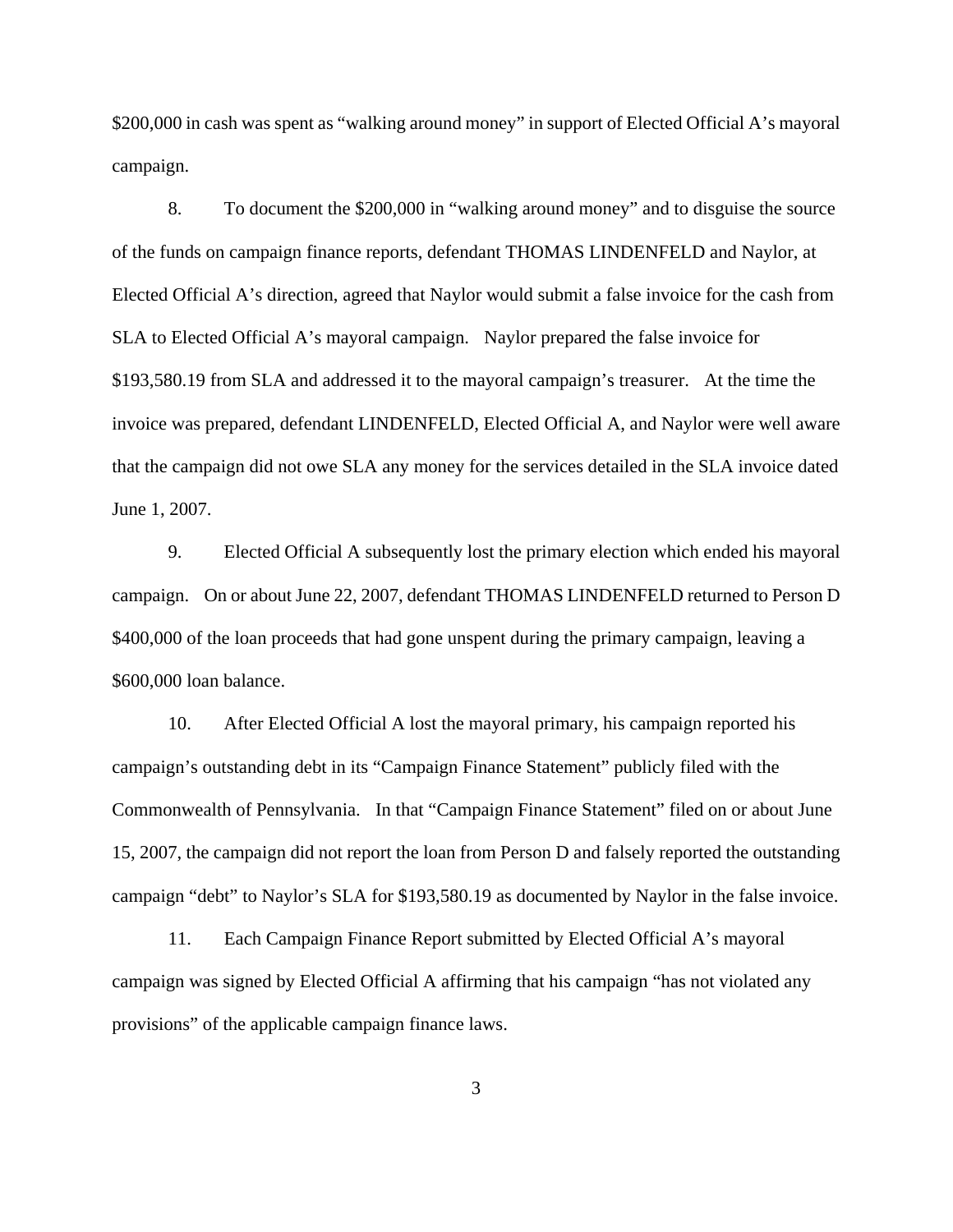12. In late 2007, Person D, experienced acute financial difficulty and instructed his son to contact defendant THOMAS LINDENFELD at LSG to call in the debt. Defendant LINDENFELD reported Person D's demand for repayment to Elected Official A and his friends, associates, and current or former staffers, including defendant Naylor.

 13. Person C was the spouse of a former staffer of Elected Official A and founder of a for-profit Philadelphia-based public policy technology company, Company 2. Company 2 was based at 728 South Broad Street, Philadelphia, Pennsylvania, 19146.

 14. After Elected Official A lost the mayoral primary in May of 2007, Elected Official A's mayoral campaign owed defendant THOMAS LINDENFELD and LSG Strategies a substantial sum of money for the work defendant LINDENFELD and LSG had done on Elected Official A's campaign.

 15. In 2008, defendant THOMAS LINDENFELD met with Elected Official A to discuss the outstanding sum owed to LSG by Elected Official A's mayoral campaign. During the meeting, Elected Official A told defendant LINDENFELD that he could not raise the funds necessary to pay LINDENFELD and LSG within the constraints of the campaign finance laws. Elected Official A then proposed instead a federal grant for a nonprofit organization to be created by LINDENFELD. Elected Official A sought and received LINDENFELD's agreement to reduce the debt owed by Elected Official A to LINDENFELD's LSG reported on the mayoral campaign's publicly filed Campaign Finance Reports.

 16. In 2009, with Elected Official A's debt to defendant THOMAS LINDENFELD and LSG still unpaid, Elected Official A sought an earmark for \$15 million in federal funding from the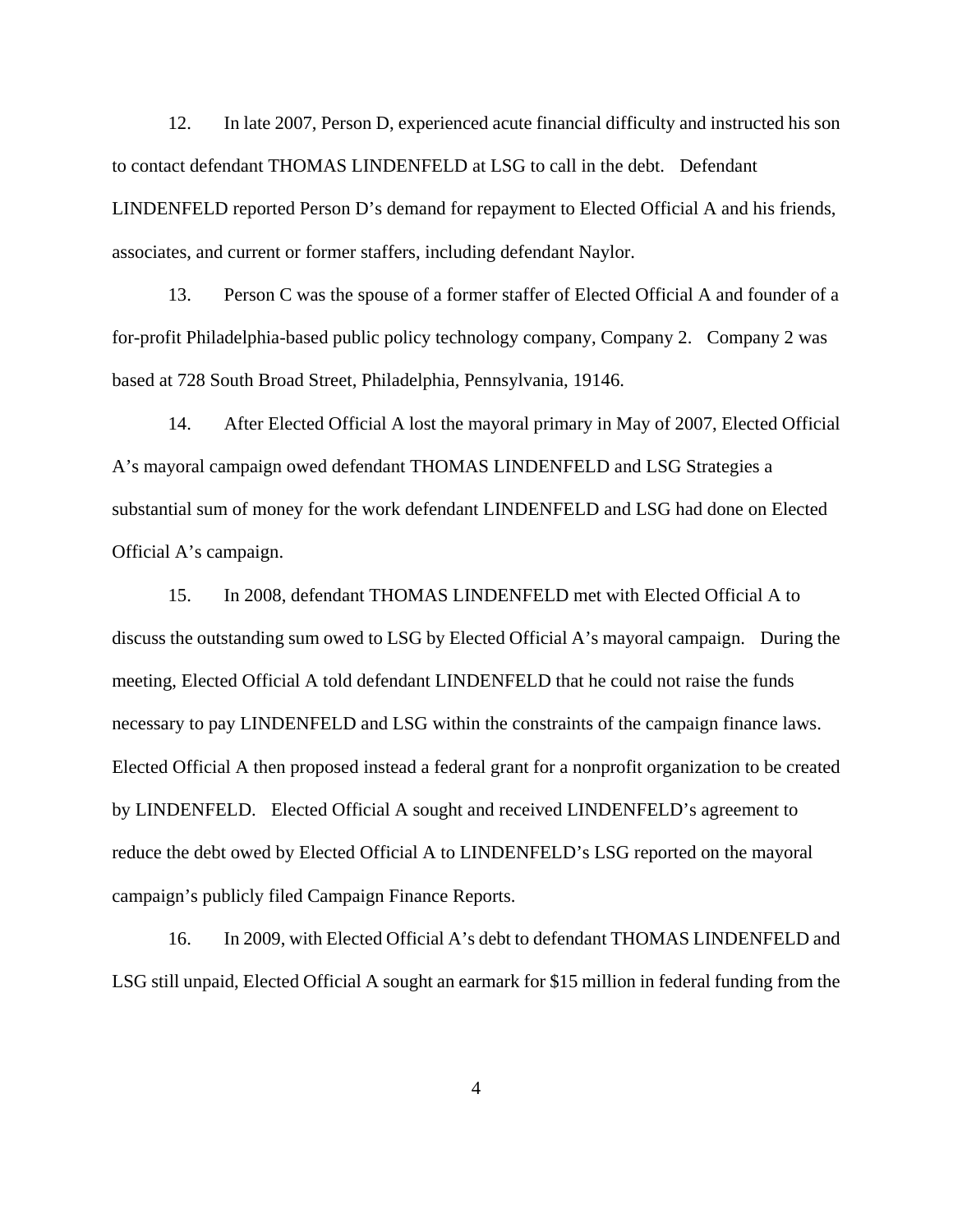National Oceanic and Atmospheric Administration ("NOAA") for an entity named "Blue Guardians" during the congressional appropriations process for fiscal year 2010.

 17. In late 2009, Elected Official A's office contacted defendant THOMAS LINDENFELD and advised him that funding had been appropriated for "Blue Guardians" in the amount of \$500,000 for fiscal year 2010.

 18. In March 2010, NOAA received formal notice that it was to provide the \$500,000 appropriation in federal grant funding to "Blue Guardians." Before receiving that notice, NOAA received a Freedom of Information Act ("FOIA") request on March 18, 2010 from a Philadelphia reporter seeking details on a Philadelphia-based entity named "Blue Guardians" using the address 728 South Broad Street, Philadelphia, Pennsylvania 19146. NOAA attempted to contact "Blue Guardians" and learned that the entity did not have a website. NOAA was unable to identify a point of contact for "Blue Guardians" until the agency contacted Elected Official A's office.

#### **THE CONSPIRACY TO DEFRAUD**

 19. From in or around January 2007 and continuing through in or around January 31, 2014, in Philadelphia, in the Eastern District of Pennsylvania, and elsewhere, defendant

#### **THOMAS LINDENFELD**

knowingly conspired, confederated and agreed with persons known and unknown to the United States Attorney, to devise and intend to devise a scheme and artifice to defraud, and to obtain money and property by means of materially false and fraudulent pretenses, representations, and promises, and to deprive the citizens of the United States and Elected Official A's Congressional District of its right to the honest services of Elected Official A through bribery, kickbacks, and the concealment of material information.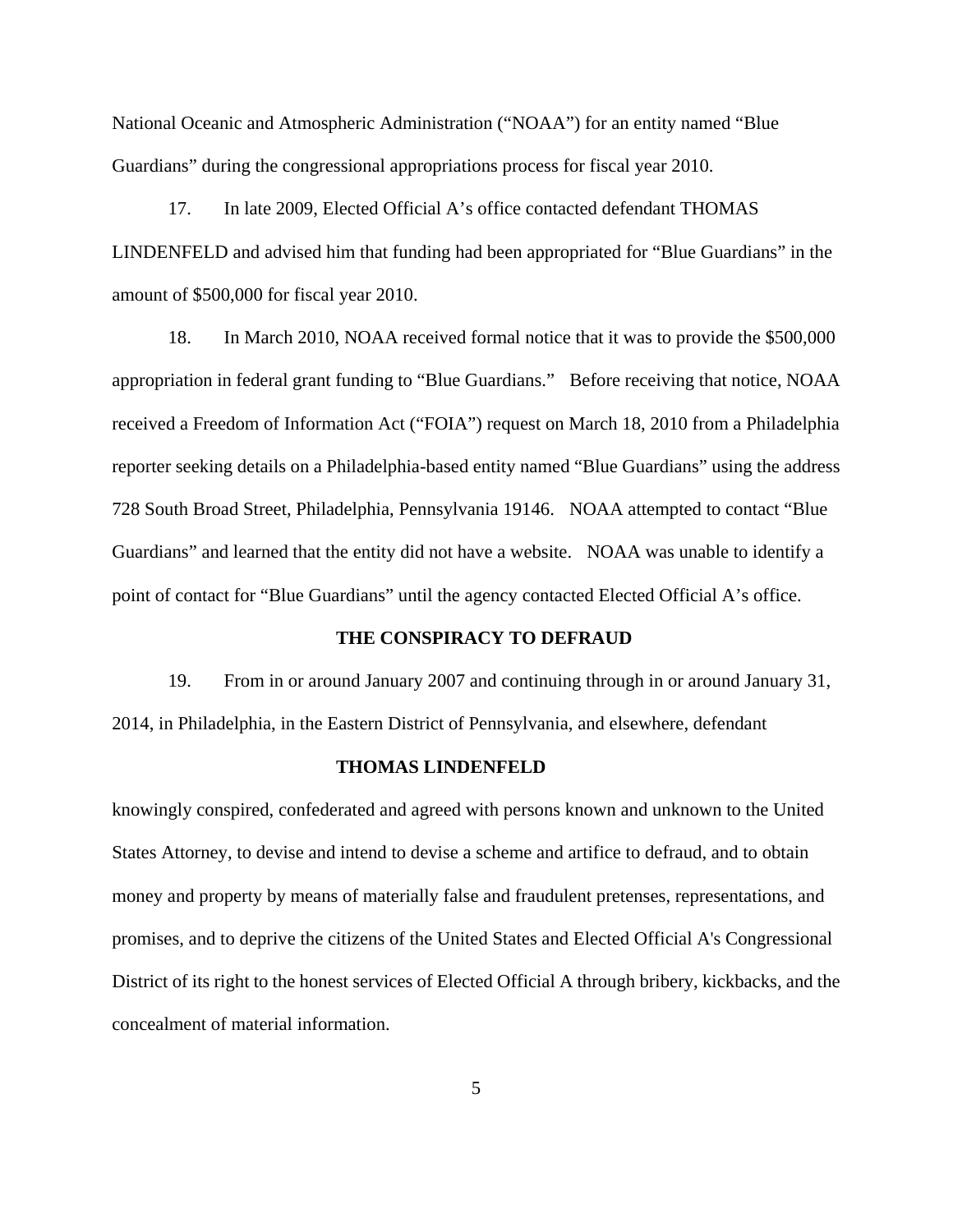#### **THE OBJECTIVES OF THE CONSPIRACY AND ARTIFICE TO DEFRAUD**

- 20. The objectives of the scheme to defraud included the following:
	- a. Furthering and supporting by any means the political ambitions of Elected Official A and his organization, including promoting Elected Official A's campaign as a mayoral candidate in the City of Philadelphia's 2007 election.
	- b. Satisfying monetary debts incurred by Elected Official A and his mayoral campaign, including an illegal campaign contribution received in the form of a loan from Person D and money owed to defendant THOMAS LINDENFELD's LSG, by (1) creating a series of false contracts masking the transfer of charitable and federal grant funds stolen to repay the debts, (2) filing false campaign reports intending to conceal the scheme, and (3) applying for federal grant funds for "Blue Guardians" as a means to repay campaign debts;
	- c. Financially enriching the conspirators, associates, and their entities, organizations, and businesses within their control by using the power, authority, and influence of Elected Official A's position as a public official to commit wire fraud; and
	- d. Concealing and protecting the activities of the conspirators from detection and prosecution by election officials, law enforcement officials, and the federal judiciary, as well as from exposure by the news media, through means that included falsifying documents and obstructing justice.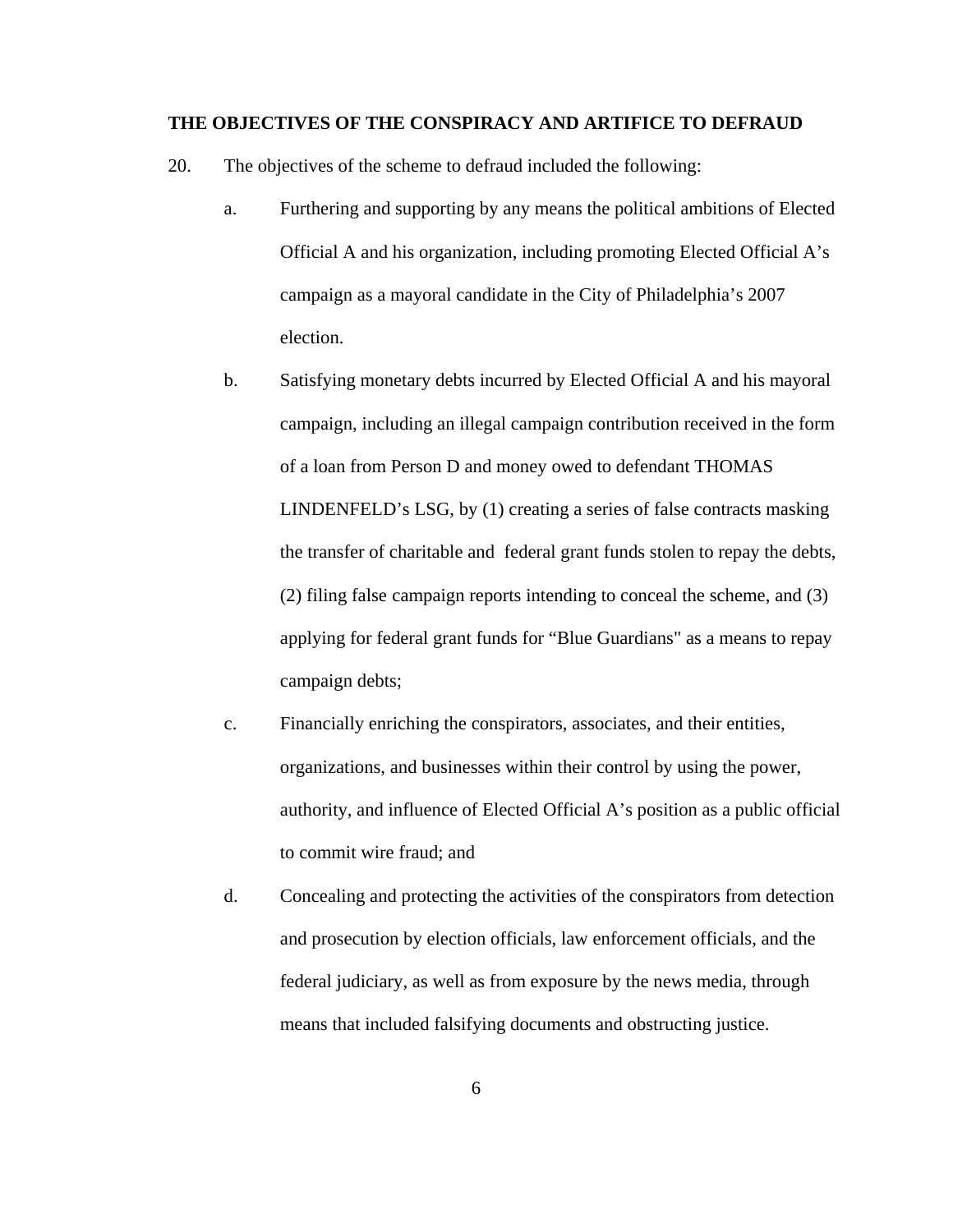#### **MANNER AND MEANS OF THE CONSPIRACY**

 Among the manner and means by which defendant THOMAS LINDENFELD, Elected Official A, and their co-conspirators carried out the conspiracy were the following:

## **Settling the Campaign Debt to Person D**

 21. To repay the campaign debt to Person D, Elected Official A, and co-conspirators, known to the United States Attorney, arranged for Nonprofit 1, founded by Elected Official A, to route charitable funds received from the SallieMae Fund and also federal grant money to Company 2 under the guise of a false contract for services. Company 2 executed the fake contract with Person A at Nonprofit 1 to disguise the movement of the money from Nonprofit 1 to Company 2. Company 2 and defendant THOMAS LINDENFELD on behalf of LSG executed a fake contract to disguise the movement of money from Company 2 to defendant LINDENFELD's LSG which LINDENFELD then used to repay Person D.

## **Settling the Campaign Debt to Lindenfeld and LSG**

22. To pay the campaign debt to defendant THOMAS LINDENFELD and LSG, defendant LINDENFELD, Elected Official A, and co-conspirators, known and unknown to the United States Attorney, agreed to use Elected Official A's status as a public official to obtain federal funding for a so-called environmental advocacy group named "Blue Guardians" to be run by LINDENFELD which was created for the purpose of receiving federal funds and profiting LINDENFELD and his associates. In exchange, Elected Official A sought and received LINDENFELD's agreement to reduce the debt owed by Elected Official A to LINDENFELD's LSG as reported on the mayoral campaign's publicly filed Campaign Finance Reports.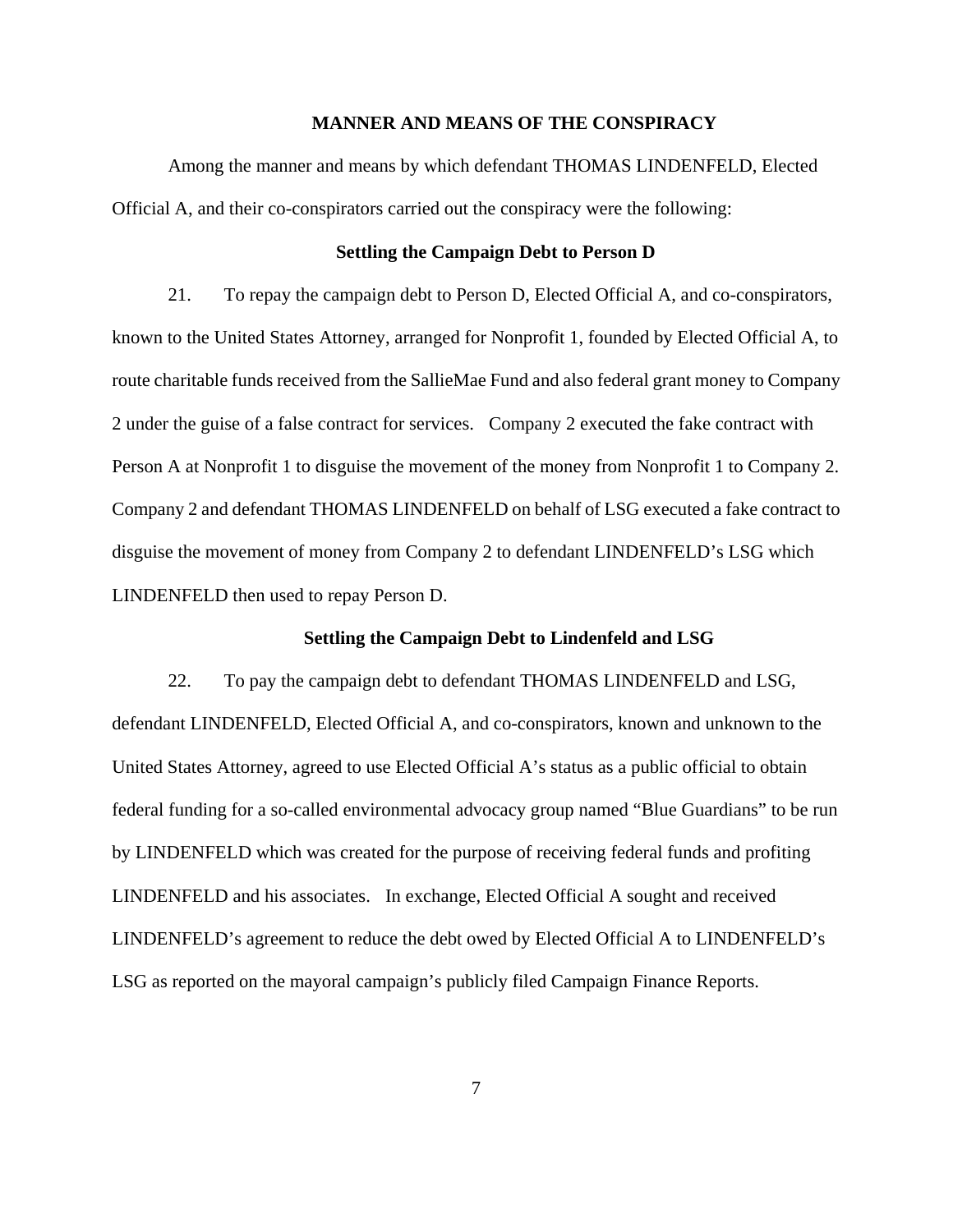### **Concealment of the Conspiracy**

23. To conceal the arrangement to repay Person D from auditors from the United States Department of Justice ("DOJ"), among others, a false contract meant to conceal the illegal diversion of grant funds was executed between Company 2 and Nonprofit 1, during a DOJ audit, after the issuance of a subpoena, and nearly seven months after the charitable and federal grant funds were used by defendant THOMAS LINDENFELD to repay Person D.

24. To conceal the arrangement to settle Elected Official A's mayoral campaign debt to defendant THOMAS LINDENFELD and LSG, defendant LINDENFELD, Elected Official A and co-conspirators, known and unknown to the United States Attorney, agreed to falsify Elected Official A's public disclosure forms. Subsequently, Elected Official A and the mayoral campaign's treasurer falsely documented "in-kind" contributions allegedly made by LSG to the mayoral campaign in the amount of \$20,000 per calendar year. The deception was continued in each Campaign Finance Report filed thereafter in which Elected Official A's mayoral campaign continued to reduce the debt to LINDENFELD and LSG in the amount of \$20,000 per year.

 25. To prevent further inquiry into the relationship between defendant THOMAS LINDENFELD and Elected Official A following scrutiny from NOAA and press inquiries into "Blue Guardians" and its association with LSG and Elected Official A, defendant LINDENFELD, at Elected Official A's direction, and others known and unknown to the United States Attorney, attempted to repurpose the \$500,000 appropriation dedicated to "Blue Guardians" by asking NOAA to divert the funds to another federal project.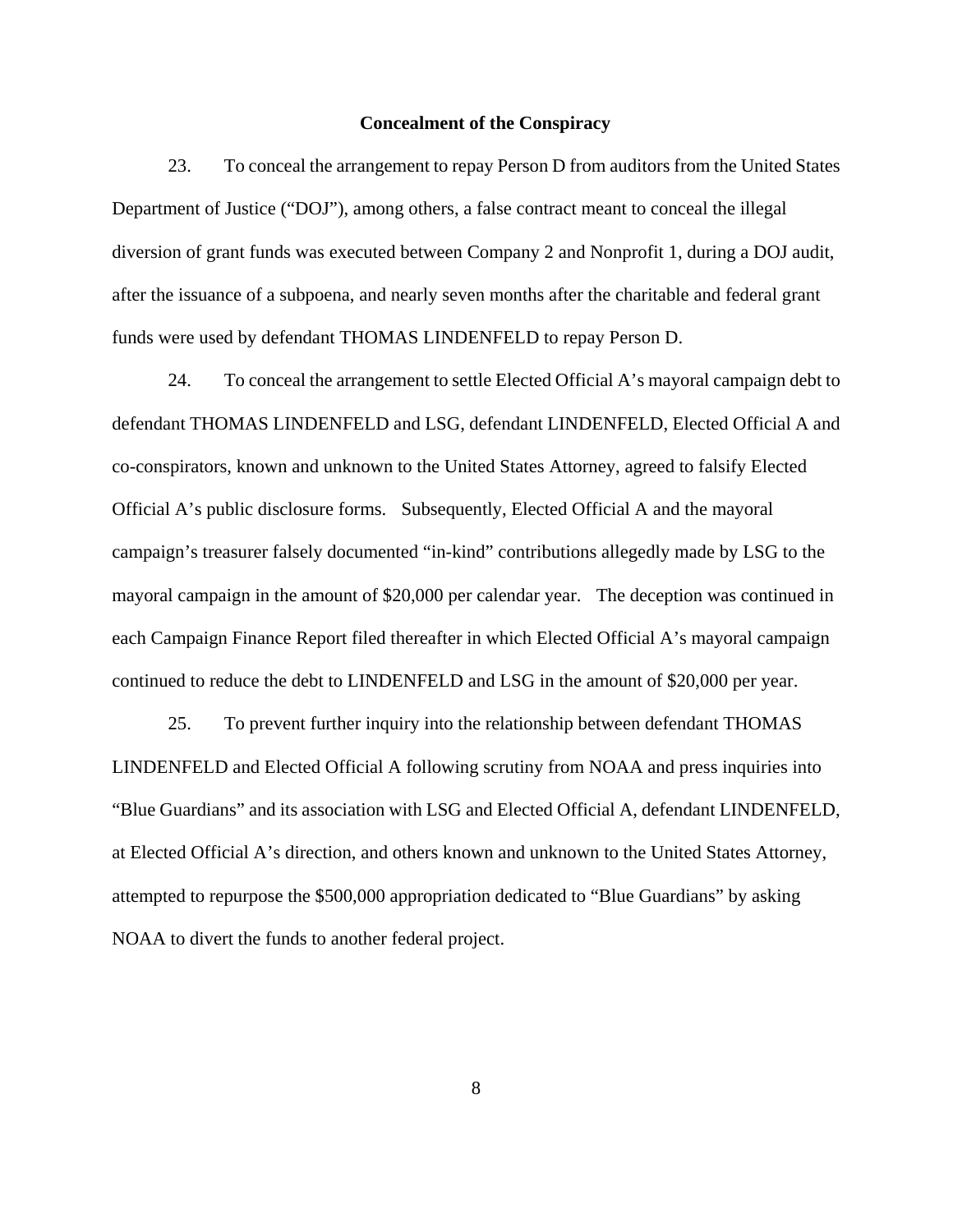# **ACTS IN FURTHERANCE OF THE CONSPIRACY**

26. On or about the dates set forth below, defendant THOMAS LINDENFELD,

Elected Official A, and their co-conspirators executed and attempted to execute the scheme and

artifice to defraud and to obtain money by means of false and fraudulent pretenses,

representations, and promises, by transmitting and causing to be transmitted by means of wire in

interstate commerce the following wire communications in the form of writings, signs, signals,

pictures, and sounds as set forth:

| Act in<br><b>Furtherance</b> | <b>Interstate Wire Communication</b>                                                                                                                                                             | <b>Approximate</b><br><b>Date</b> |
|------------------------------|--------------------------------------------------------------------------------------------------------------------------------------------------------------------------------------------------|-----------------------------------|
| 26(a)                        | Person C emailed LINDENFELD proposing a "strategic<br>partnership" between LSG and Company 2.                                                                                                    | <b>January 9, 2008</b>            |
| 26(b)                        | Person C transmitted to Person A at Nonprofit 1 a proposal<br>to allegedly provide public policy software for Nonprofit 1.<br>In the proposal, Person C sought "substantial upfront<br>funding." | January 14, 2008                  |
| 26(c)                        | LINDENFELD emailed Person C with wiring instructions<br>for a payment to be made to LSG's bank account at United<br>Bank in Bethesda, MD.                                                        | January 24, 2008                  |
| 26(d)                        | Person C transmitted to Person A a fake engagement<br>agreement intended to mask a \$600,000 payment from<br>Nonprofit 1 to Company 2.                                                           | January 27, 2008                  |
| 26(e)                        | Person C transmitted to LINDENFELD a fake contract<br>intended to mask a \$600,000 wire transfer from Company 2<br>to LSG.                                                                       | January 27, 2008                  |
| 26(f)                        | At Person C's direction, Company 2 wired \$600,000 from<br>Company 2's bank account at Bank of America to LSG's<br>bank account at United Bank.                                                  | January 31, 2008                  |
| 26(g)                        | At LINDENFELD's direction, LSG wired \$600,000 from<br>LSG's bank account at United Bank to Person D's bank<br>account at Wachovia Bank.                                                         | January 31, 2008                  |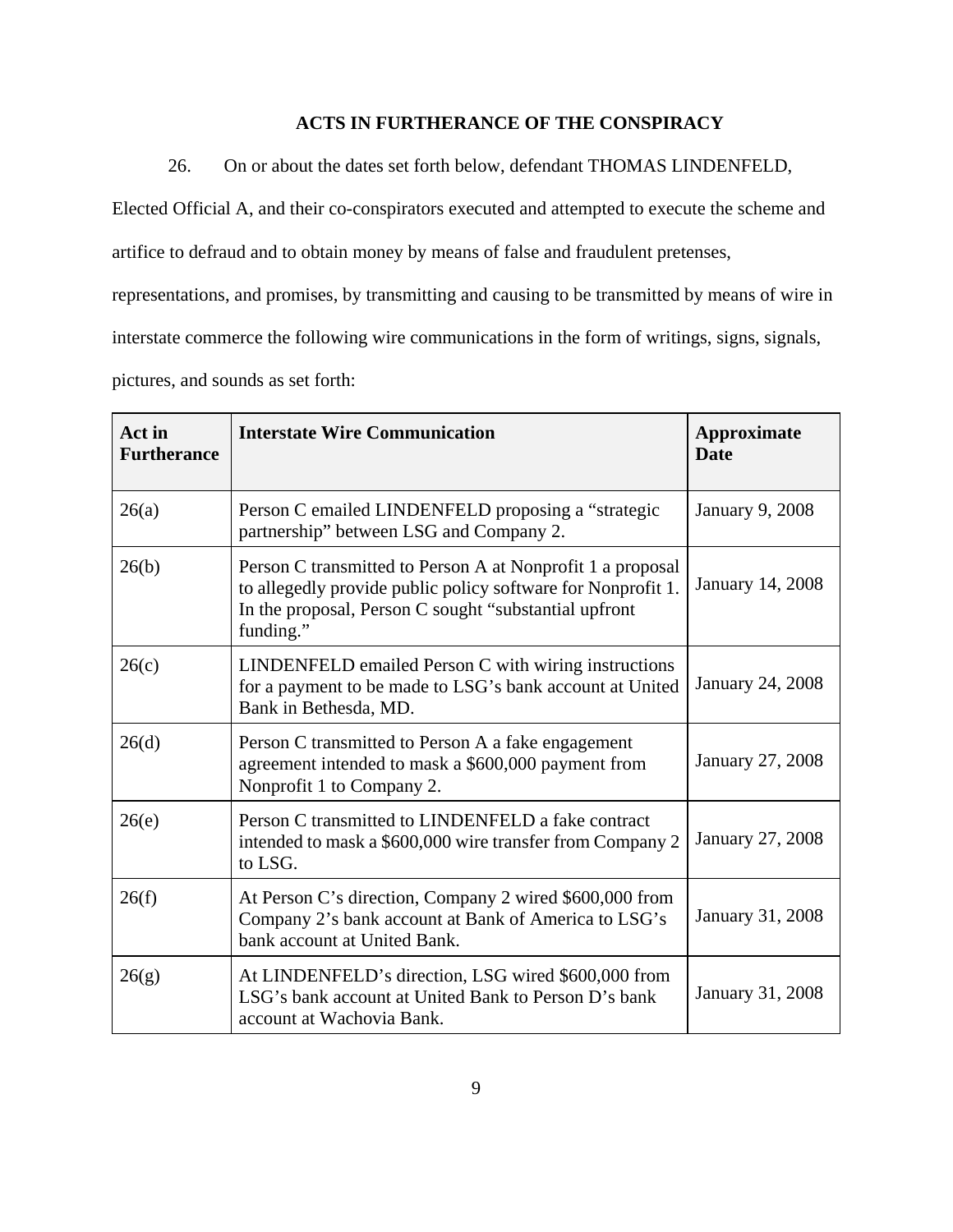27. On or before February 20, 2009, defendant THOMAS LINDENFELD and others known to the United States Attorney, at the direction of Elected Official A, submitted to the Appropriations Committee of the United States House of Representatives an "FY 2010 APPROPRIATIONS PROJECT QUESTIONNAIRE" which sought 15 million dollars in federal funding for "Blue Guardians." In the completed questionnaire, defendant LINDENFELD and others stated that "Blue Guardians is an environmental education and coastal heritage preservation effort working in poor communities along the Atlantic and Gulf Coasts, as well as the U.S. islands of the Caribbean Seas."

 28. In or around February 2009, Elected Official A instructed defendant THOMAS LINDENFELD to use a Philadelphia address for "Blue Guardians" because Elected Official A represented a Philadelphia constituency, and directed defendant LINDENFELD to discuss using 728 South Broad Street, Philadelphia, Pennsylvania with Person C.

 29. In or around February 2009, defendant THOMAS LINDENFELD contacted Person C and secured Person C's consent to use 728 South Broad Street, Philadelphia, Pennsylvania as the address for "Blue Guardians."

 30. Elected Official A memorialized and submitted his support for the earmark dedicated to "Blue Guardians" in a letter dated April 3, 2009 addressed to the Subcommittee Chairs of the House Appropriations Subcommittee on Commerce, Justice, and Science. In the letter Elected Official A reported that "Blue Guardians" was located at "728 South Broad Street, Philadelphia, Pennsylvania, 19146" and further described "Blue Guardians" as an existing active organization.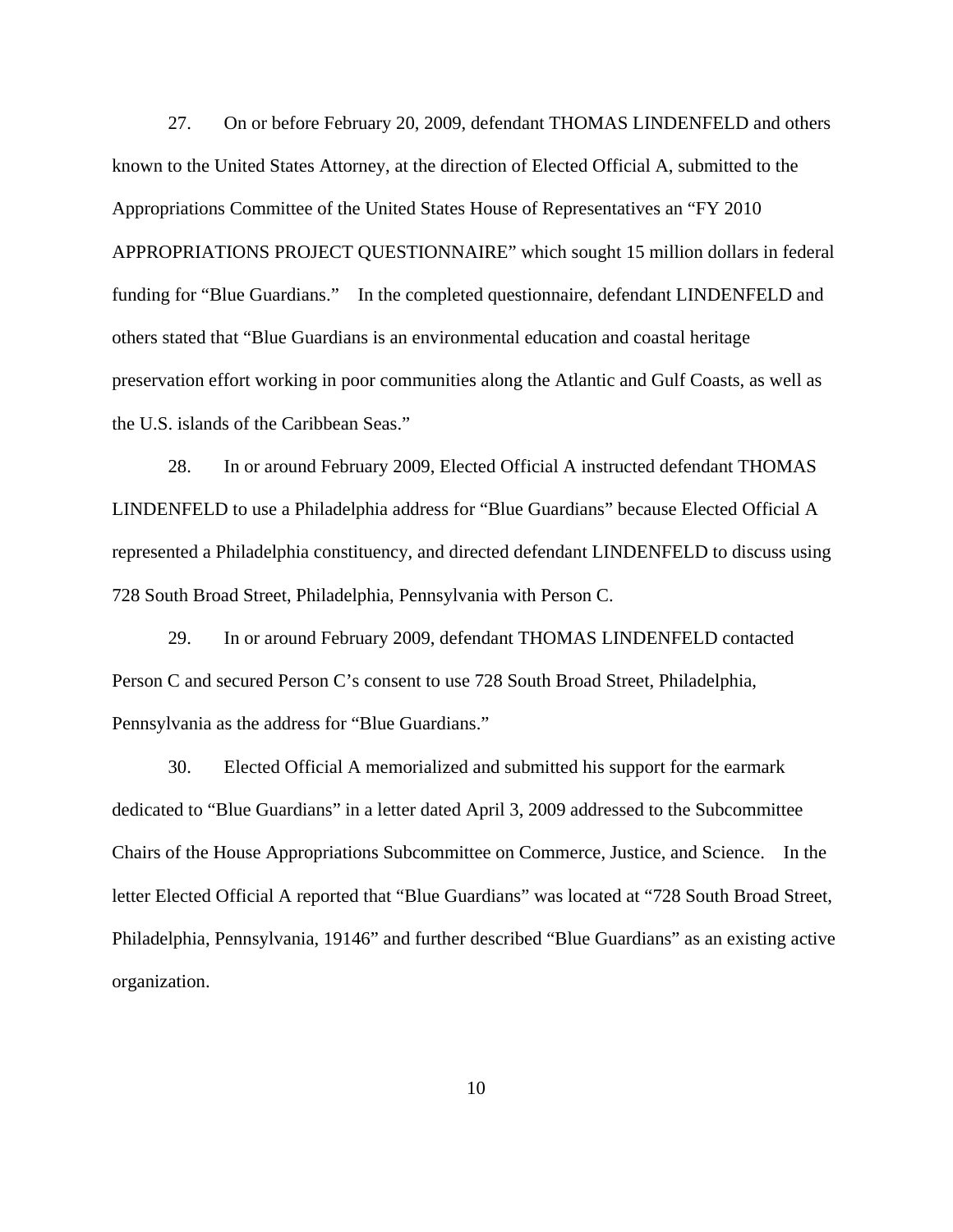31. On or about February 1, 2010, Elected Official A's mayoral campaign reported the outstanding campaign debt to LSG in the campaign's publicly filed "Campaign Finance Statement" filed periodically with the Commonwealth of Pennsylvania. In this filing, Elected Official A falsely listed an "in-kind" contribution of \$20,000 from defendant THOMAS LINDENFELD's LSG to the mayoral campaign and correspondingly reducing the reported amount owed to LSG. The Campaign Finance Report was signed by Elected Official A affirming that his campaign "ha[d] not violated any provisions" of the applicable campaign finance laws.

 32. On or before February 19, 2010, defendant THOMAS LINDENFELD and others known to the United States Attorney, at the direction of Elected Official A, submitted to the Appropriations Committee of the United States House of Representatives an "FY 2011 APPROPRIATIONS PROJECT QUESTIONNAIRE" which sought \$3 million in additional federal funding for "Blue Guardians." In the completed questionnaire, defendant LINDENFELD and others repeated that "Blue Guardians is an environmental education and coastal heritage preservation effort working in poor communities along the Atlantic and Gulf Coasts, as well as the U.S. islands of the Caribbean Seas."

 33. On or about March 19, 2010, Elected Official A delivered a speech on the floor of the House of Representatives in support of an appropriations bill for fiscal year 2011 containing funding for "Blue Guardians."

 34. On or about March 22, 2010, Elected Official publicly released from his office detailed information regarding the federal earmarks Elected Official A was seeking for fiscal year 2011 which include the 3 million dollar request for "Blue Guardians," and to further conceal the conspiracy and the arrangement to repay defendant THOMAS LINDENFELD and LSG, Elected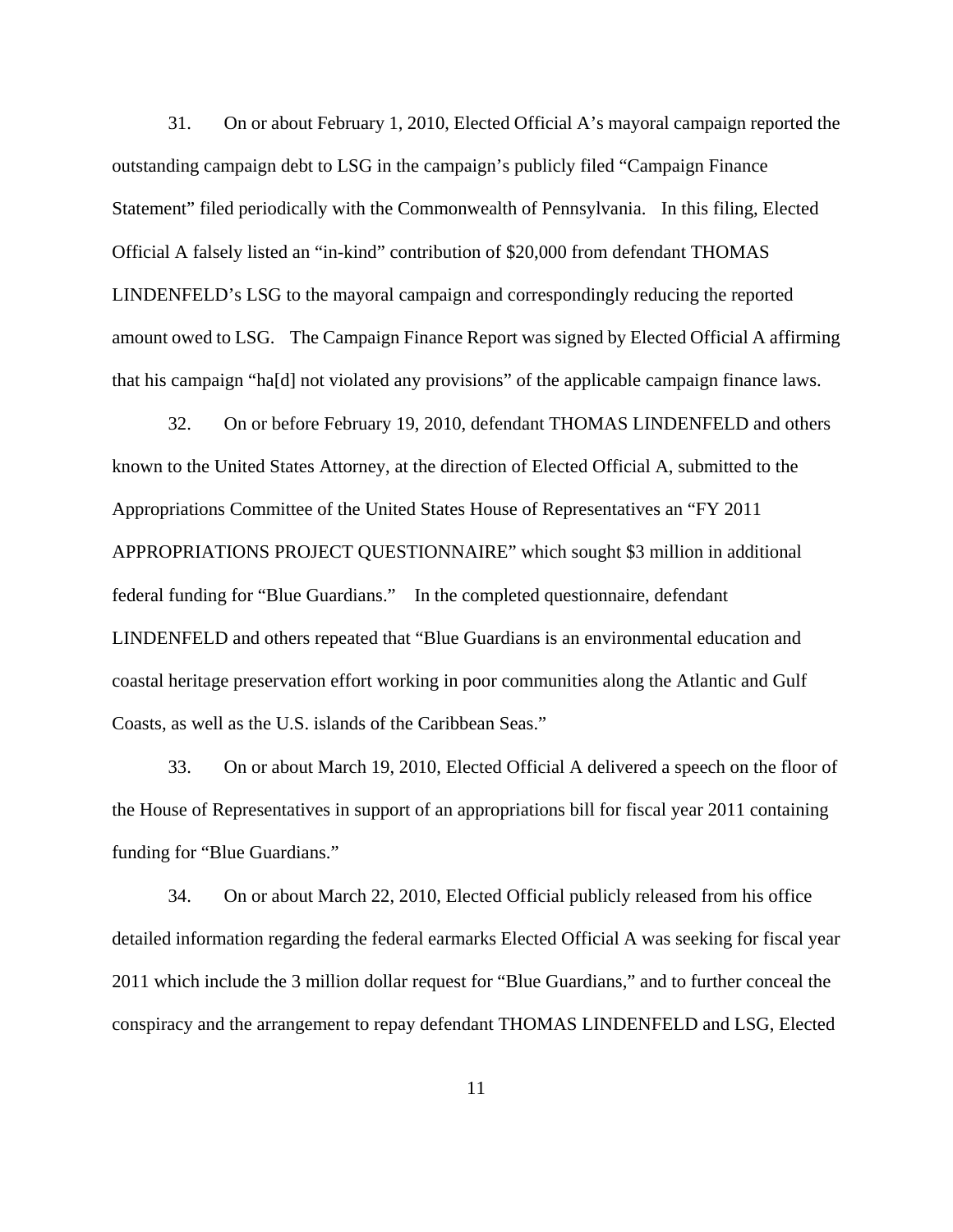Official A listed "Blue Guardians" address as "728 South Broad Street, Philadelphia, Pennsylvania, 19146."

 35. On or about April 2, 2010, defendant THOMAS LINDENFELD and others known to the United States Attorney, at defendant LINDENFELD's direction, created an email address, e.g., tlindenfeld@blueguardians.org, for use in corresponding with NOAA.

 36. On or about April 8, 2010, defendant THOMAS LINDENFELD and others known to the United States Attorney, at defendant LINDENFELD's direction, filed articles of incorporation in the District of Columbia creating "Blue Guardians."

 37. On or about April 9, 2010, defendant THOMAS LINDENFELD opened a bank account in the name of "Blue Guardians" at SunTrust Bank by depositing \$10,000 which had been obtained from LSG into the new account. Defendant LINDENFELD identified himself to SunTrust as the "President" of "Blue Guardians," and was the only signatory on the account.

 38. On or about the dates set forth below, defendant THOMAS LINDENFELD, Elected Official A, and their co-conspirators executed and attempted to execute the scheme and artifice to defraud and to obtain money by means of false and fraudulent pretenses, representations, and promises, by transmitting and causing to be transmitted by means of wire in interstate commerce the following wire communications in the form of writings, signs, signals, pictures, and sounds as set forth: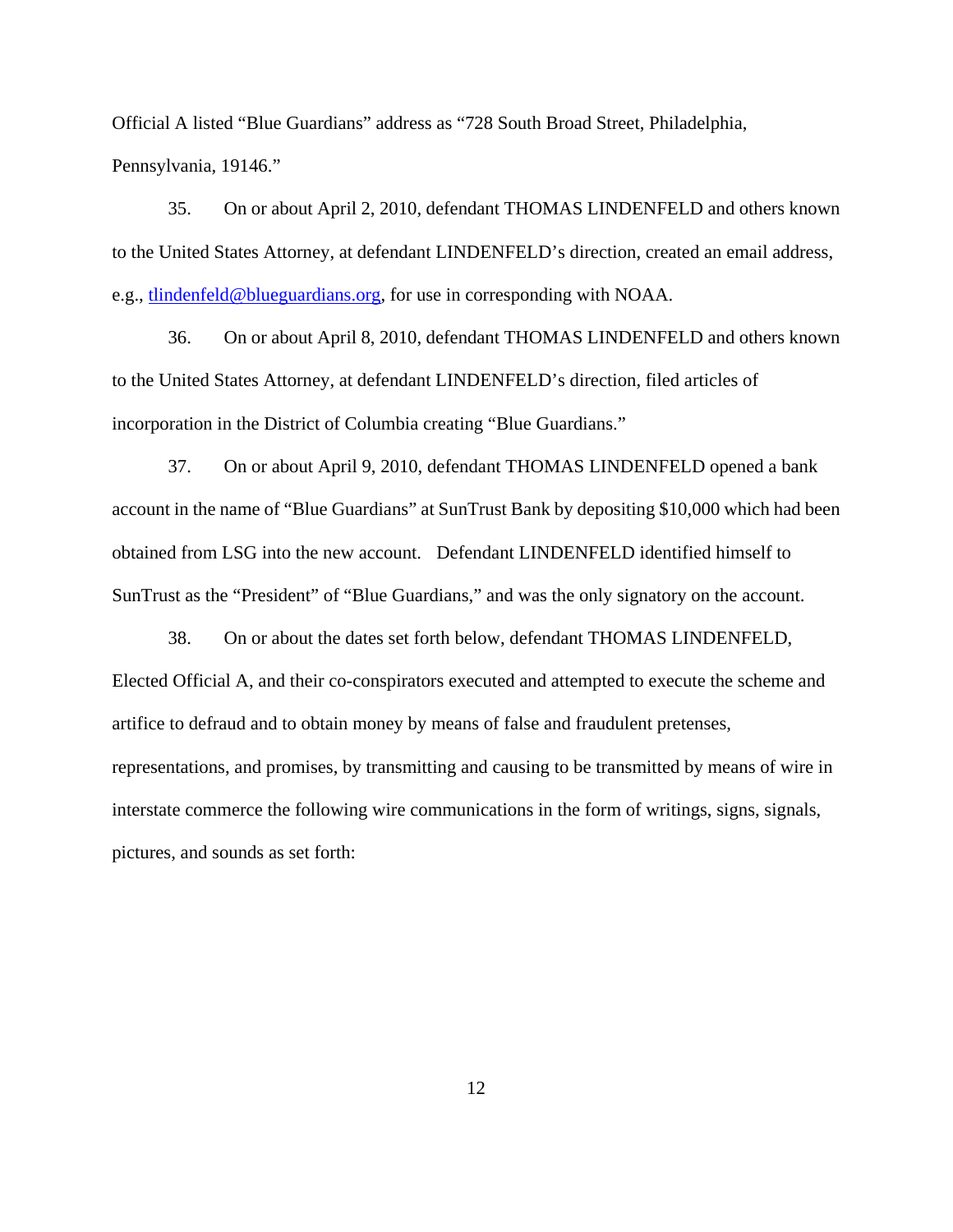| Act in<br><b>Furtherance</b> | <b>Interstate Wire Communication</b>                                                                                                                                                                                                                                                                     | Approximate<br>Date |
|------------------------------|----------------------------------------------------------------------------------------------------------------------------------------------------------------------------------------------------------------------------------------------------------------------------------------------------------|---------------------|
| 38(a)                        | LINDENFELD emailed his attorneys tasked with<br>generating articles of incorporation for "Blue Guardians"<br>and instructed them to use "728 South Broad Street,<br>Philadelphia, Pa[,] 19146" as a corporate and mailing street<br>address for "Blue Guardians."                                        | April 1, 2010       |
| 38(b)                        | LINDENFELD, and others known to the United States<br>Attorney at LINDENFELD's direction, applied for and<br>obtained an Employer Identification Number ("EIN") from<br>the Internal Revenue Service ("IRS") for "Blue Guardians"<br>by completing an on-line application submitted over the<br>internet. | April 8, 2010       |
| 38(c)                        | LINDENFELD emailed NOAA and reported that he and<br>others known to the United States Attorney were preparing<br>documents to respond to the agency's grant requirements<br>before the \$500,000 could be disbursed to "Blue"<br>Guardians."                                                             | April 22, 2010      |

39. After the press began inquiring into "Blue Guardians," in order to prevent the scheme from being discovered, defendant THOMAS LINDENFELD, Elected Official A, and others known to the United States Attorney attempted to persuade NOAA to repurpose the \$500,000 in federal funding that had been dedicated to NOAA.